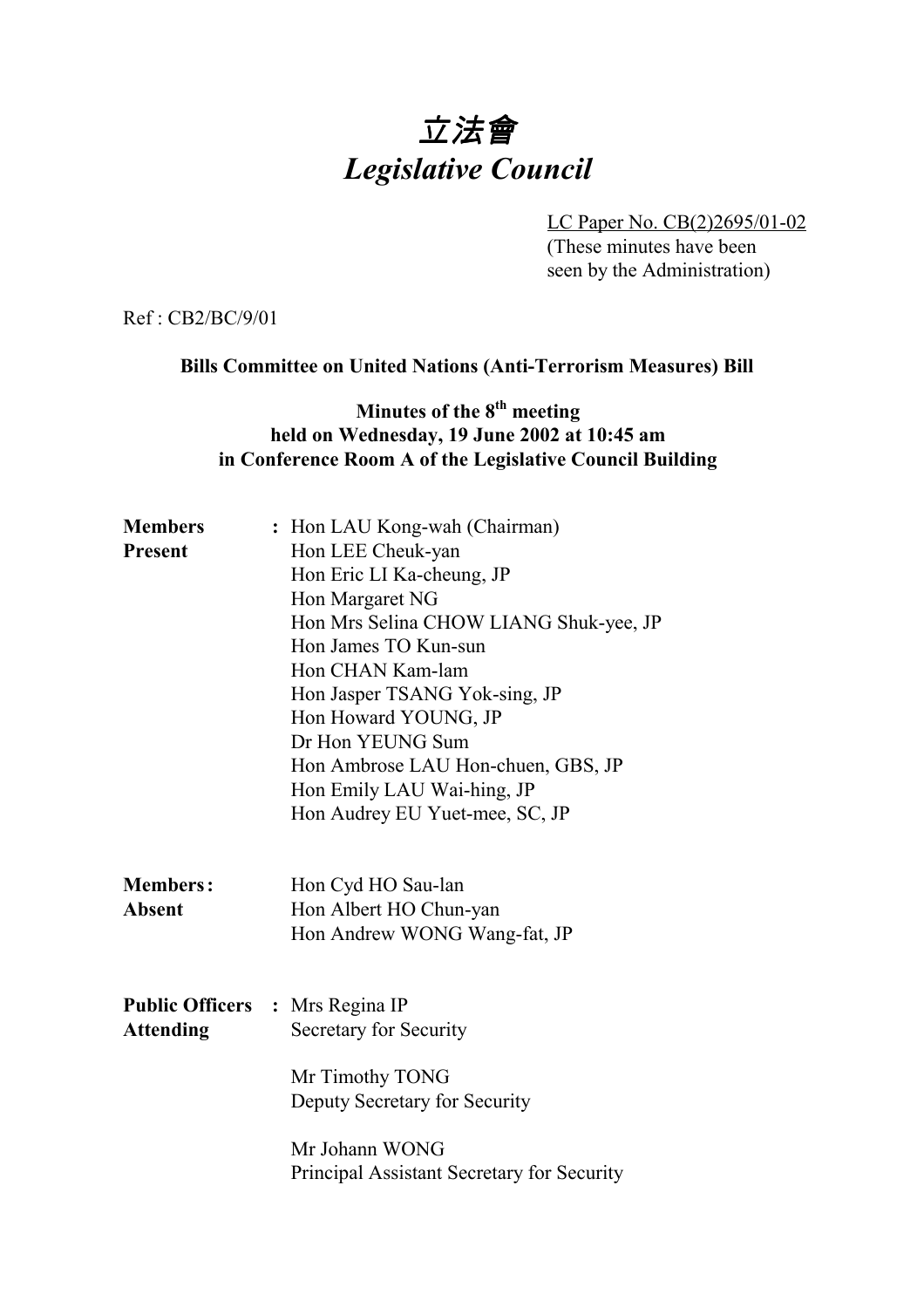|                                      | Ms Judy Maguire<br><b>Consultant (Narcotics)</b>                   |
|--------------------------------------|--------------------------------------------------------------------|
|                                      | Mr L W TING<br><b>Assistant Secretary for Security (Narcotics)</b> |
|                                      | Mrs Wendy CHOI<br><b>Assistant Secretary for Security</b>          |
|                                      | Mr Geoffrey Fox<br>Senior Assistant Law Draftsman                  |
| <b>Clerk</b> in<br><b>Attendance</b> | : Ms Doris CHAN<br>Chief Assistant Secretary (2) 4                 |
| <b>Staff</b> in<br><b>Attendance</b> | : Ms Bernice WONG<br>Assistant Legal Adviser 1<br>Miss Mary SO     |
|                                      | Senior Assistant Secretary (2) 8                                   |
|                                      | Ms Janet SHUM<br>Senior Assistant Secretary (2) 9                  |
|                                      |                                                                    |

 $- 2 -$ 

### **I. Meeting with the Administration**

The Bills Committee deliberated (Index of proceedings attached at the **Annex**).

2. The Bills Committee commenced clause-by-clause examination of the Bill, taking into account the updated draft Committee Stage amendments to be moved by the Administration tabled at the meeting (LC Paper No. CB(2) 2356/01-02(01)).

3. The Administration was requested to provide a written response to the following issues/questions raised by members at the meeting -

Clause 2 - Interpretation

(a) What types of property were intended to be covered by "economic resources" in the definition of "property", and to clarify the distinction between "funds" and "property" having regard to the word "includes" in both definitions;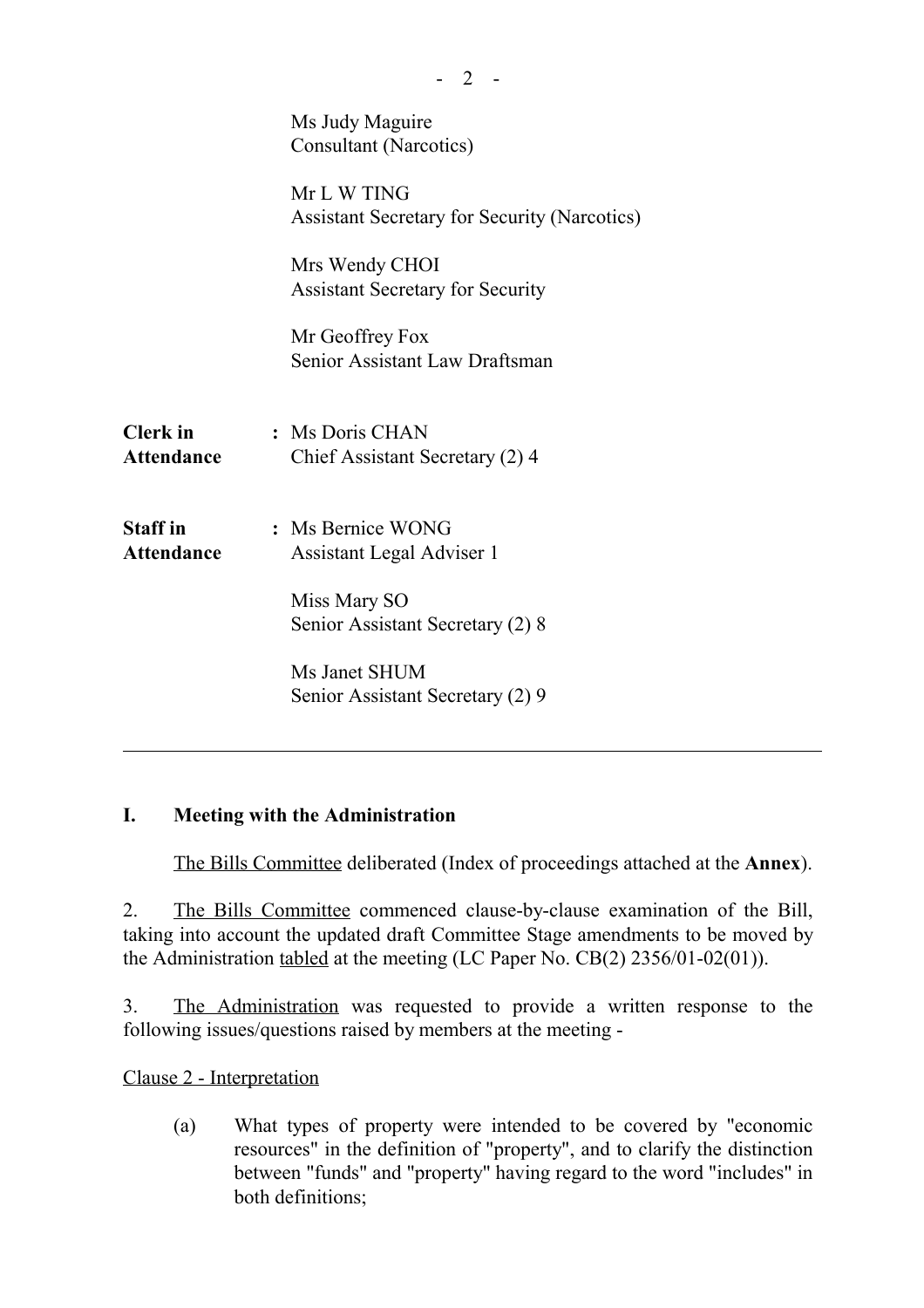- (b) In the definition of "terrorist act", paragraph  $(a)(i)(D)$  should be amended to make clear that such a provision was targeted at attacks such as biochemical and anthrax attacks which would create a serious risk to the health or safety of the public or a section of the public, and that it would not cover those actions which in the eyes of the general public were endangering a person's life but were believed to be otherwise by the persons committing the actions;
- (c) In the definition of "terrorist act", the word "involves" mentioned in paragraph  $(a)(i)(A)$  and  $(B)$  should be replaced with "causes", and the words "influence the Government" in paragraph (a)(ii)(A) should be replaced with the words "compel the Government" or "unduly compel or force the Government";
- (d) In relation to the definition of "weapons", what were the criteria adopted by the Customs and Excise Department in identifying which goods, that could be used for both military and non-military purposes, were to be confiscated;

#### Clause 3 - Application of certain provisions outside HKSAR

(e) To clarify how the Administration would enforce sections 6,7, 8 and 9 on a body outside the HKSAR but was incorporated or constituted under the law of the HKSAR, and to consider adding the words "liable to be proceeded against as" before "a body incorporated" in clause  $3(b)(ii)$ ;

Proposed new Clause 4 - Specification by Chief Executive of persons and property as terrorists, terrorist associates or terrorist property

- (f) What would be the impact on the specification by the Chief Executive (CE) of person or property as terrorist, terrorist associate or terrorist property if the "Committee" mentioned in the clause ceased to exist;
- (g) Specification of terrorist, terrorist associate and terrorist property by CE should automatically expire once a United Nations Security Council Committee had ceased to designate the person or property concerned as terrorist, terrorist associate or terrorist property. The notice published by CE in the Gazette in this regard should therefore be a formality rather than to revoke the specification;
- (h) Whether it should be declared that the notice under subclause (6) was not subsidiary legislation;
- (i) Provision should be made that there should be a material change in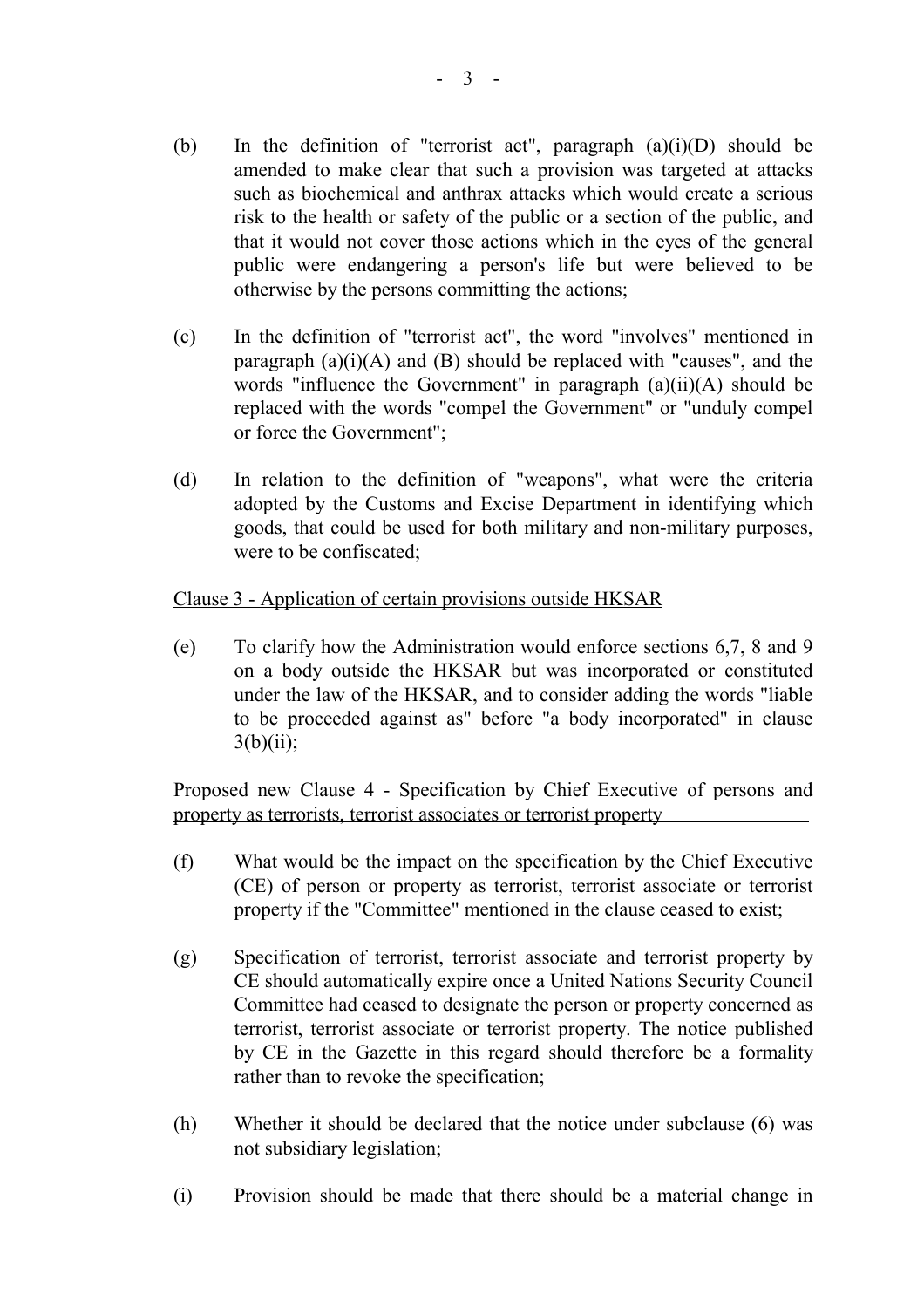circumstances before CE could re-specify a person or property as terrorist, terrorist associate or terrorist property under subclause (7);

Proposed new clause 4A - Specification by Court of First Instance of persons and property as terrorists, terrorist associates or terrorist property

- (j) To clarify under the proposed new clause 4A, whether the application for an order to specify a person or property as terrorist, terrorist associate or terrorist property would be made ex parte. If so, to consider whether the specification should take effect for a period shorter than two years;
- (k) To clarify whether a person who ceased to be designated by the Committee as terrorist or terrorist associate could be specified under the proposed new clause 4A;
- (l) The words "The Secretary for Justice, may, on behalf of the Chief Executive", in subclause (5), should be amended to the effect that CE "shall" direct the Secretary for Justice;
- (m) Whether the notices published in the Gazette under the proposed new clause 4A were subsidiary legislation; and
- (n) Provision should be made in subclause (9) that there should be a material change in circumstances before the Court of First Instance may re-specify a person or property as terrorist, terrorist associate or terrorist property.

Response to submissions

4. The Administration was also requested to provide a written response to the submission from Mr Simon YOUNG of the University of Hong Kong, particularly in respect of the freezing of funds, before the next meeting.

### **II. Date of next meeting**

5. Members agreed that the next meeting, scheduled for 24 June 2002 at 8:30 am, be extended to end at 1:00 pm.

6. There being no other business, the meeting ended at 12:50 pm.

Council Business Division 2 Legislative Council Secretariat 9 August 2002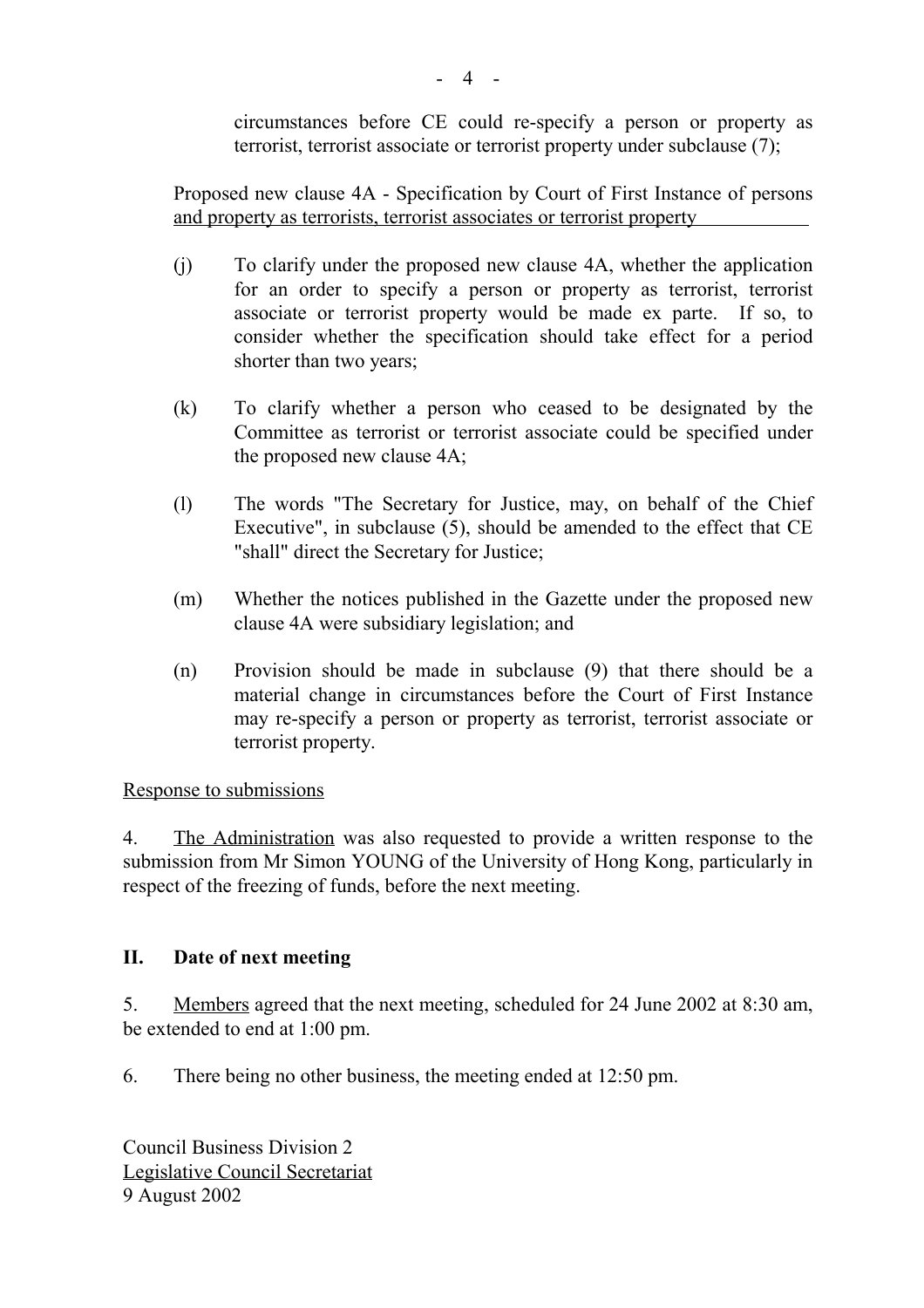#### **Bills Committee on United Nations (Anti-Terrorism Measures) Bill Meeting on Wednesday, 19 June 2002 at 10:45 am in Conference Room A of the Legislative Council Building**

| <b>Time</b>       | <b>Speaker</b>   | Subject(s)                                                                                                                                                                                                                                                                                                                                                                                                          | <b>Action</b><br><b>Required</b> |
|-------------------|------------------|---------------------------------------------------------------------------------------------------------------------------------------------------------------------------------------------------------------------------------------------------------------------------------------------------------------------------------------------------------------------------------------------------------------------|----------------------------------|
| $000000 - 000142$ | Chairman         | Opening remarks                                                                                                                                                                                                                                                                                                                                                                                                     |                                  |
| 000142 - 000609   | Administration   | The Secretary for Security (S for S)<br>explained the urgent need to implement the<br>United Nations (UN) Security Council<br>Resolution 1373 (2001) and the Special<br>Recommodations by Financial Action Task<br>Force (FATF). S for S proposed to discuss<br>Committee<br>Stage<br>Amendments<br>the<br>(CSAs)tabled at the meeting and noted that<br>the CSAs related to the Court had still to be<br>confirmed |                                  |
| $000609 - 000633$ | Chairman         | Ditto                                                                                                                                                                                                                                                                                                                                                                                                               |                                  |
| 000633 - 000801   | Ms Audrey EU     | The Bills Committee needed sufficient time<br>to carefully examine the Bill                                                                                                                                                                                                                                                                                                                                         |                                  |
| 000801 - 000912   | Chairman         | Ditto                                                                                                                                                                                                                                                                                                                                                                                                               |                                  |
| 000912 - 000942   | Miss Margaret NG | Ditto                                                                                                                                                                                                                                                                                                                                                                                                               |                                  |
| 000942 - 001138   | Chairman         | The Administration would provide further<br>CSAs on 27 June 2002 in response to views<br>expressed by deputations on 25 June 2002                                                                                                                                                                                                                                                                                   |                                  |
| 001138 - 001239   | Administration   | Briefed members on amendments made in<br>the revised CSAs                                                                                                                                                                                                                                                                                                                                                           |                                  |
| 001239 - 001245   | Chairman         | Ditto                                                                                                                                                                                                                                                                                                                                                                                                               |                                  |
| 001245 - 001508   | Administration   | Ditto                                                                                                                                                                                                                                                                                                                                                                                                               |                                  |
| 001508 - 001542   | Administration   | Ditto                                                                                                                                                                                                                                                                                                                                                                                                               |                                  |
| 001542 - 001548   | Chairman         | Ditto                                                                                                                                                                                                                                                                                                                                                                                                               |                                  |
| 001548 - 001607   | Administration   | Ditto                                                                                                                                                                                                                                                                                                                                                                                                               |                                  |
| $001607 - 001653$ | Administration   | Ditto                                                                                                                                                                                                                                                                                                                                                                                                               |                                  |
| 001653 - 001723   | Administration   | Ditto                                                                                                                                                                                                                                                                                                                                                                                                               |                                  |
| 001723 - 001804   | Administration   | Ditto                                                                                                                                                                                                                                                                                                                                                                                                               |                                  |
| 001804 - 001825   | Administration   | Ditto                                                                                                                                                                                                                                                                                                                                                                                                               |                                  |
| 001825 - 001950   | Mr LEE Cheuk-yan | Whether paragraph $(a)(i)(D)$ could also be<br>included in subclause (b) to protect the<br>privilege of the health professional in case<br>of protests                                                                                                                                                                                                                                                              |                                  |
| 001950 - 002052   | Administration   | Ditto                                                                                                                                                                                                                                                                                                                                                                                                               |                                  |
| $002052 - 002112$ | Mr LEE Cheuk-yan | Ditto                                                                                                                                                                                                                                                                                                                                                                                                               |                                  |
| $002112 - 002150$ | Administration   | Ditto                                                                                                                                                                                                                                                                                                                                                                                                               |                                  |
| 002150 - 002248   | Administration   | Ditto                                                                                                                                                                                                                                                                                                                                                                                                               |                                  |
| 002248 - 002309   | Administration   | Ditto                                                                                                                                                                                                                                                                                                                                                                                                               |                                  |
| 002309 - 002323   | Mr LEE Cheuk-yan | Ditto                                                                                                                                                                                                                                                                                                                                                                                                               |                                  |
| 002323 - 002634   | Ms Audrey EU     | What types of property were intended to be<br>covered by "economic resources" in the<br>definition of "property" and what was the<br>distinction between "funds" and "property"<br>having regard to the word "includes" in both                                                                                                                                                                                     |                                  |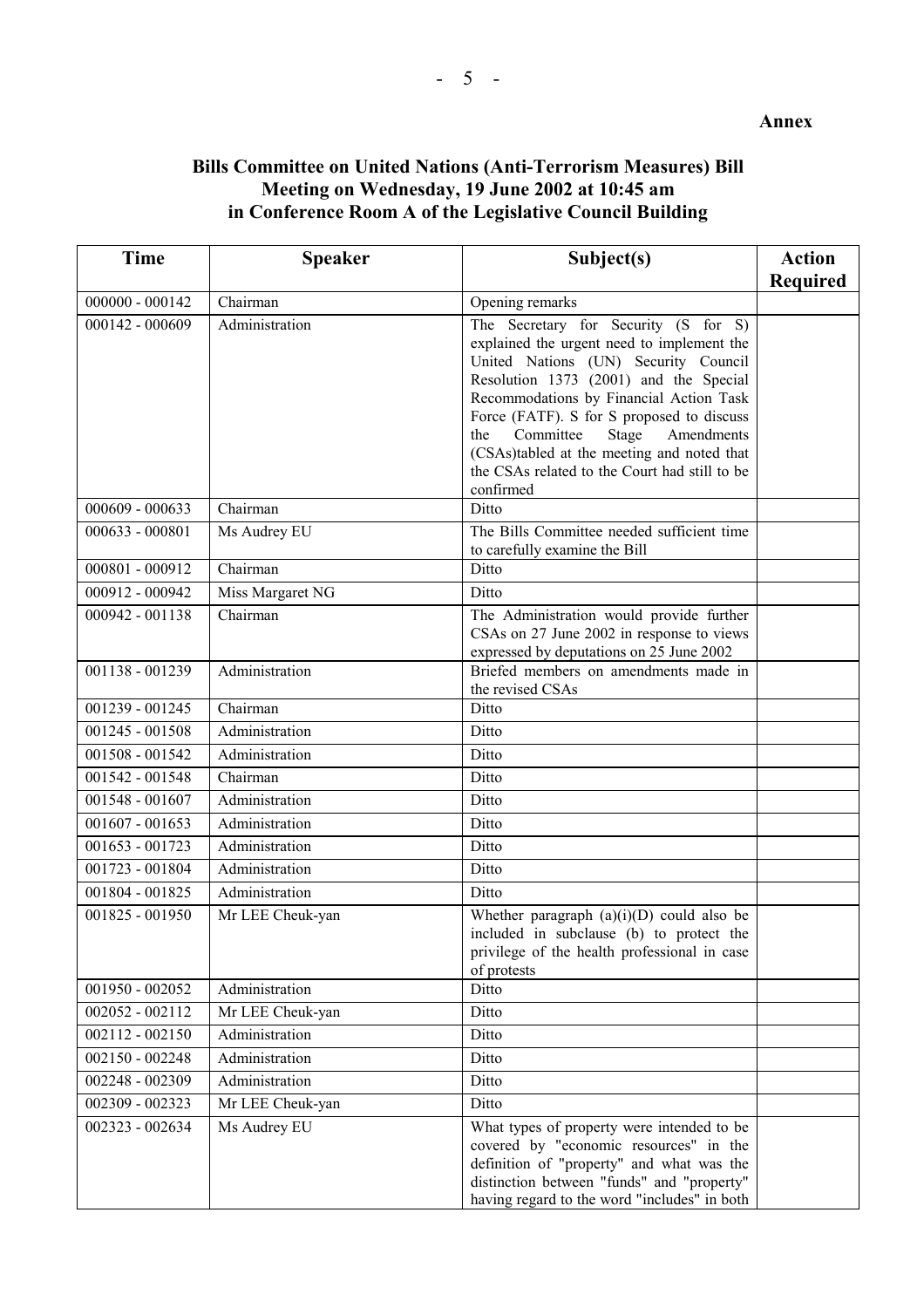|                   |                  | definitions. In addition, would items used                                              |  |
|-------------------|------------------|-----------------------------------------------------------------------------------------|--|
|                   |                  | for non-military purpose be included in the<br>definition of "weapons"                  |  |
| 002634 - 002929   | Administration   | Ditto                                                                                   |  |
| 002929 - 003129   | Administration   | Ditto                                                                                   |  |
| 003129 - 003140   | Chairman         | Ditto                                                                                   |  |
| 003140 - 003233   | Administration   | Ditto                                                                                   |  |
| 003233 - 003447   | Ms Audrey EU     | Paragraph (d) of the definition of weapons                                              |  |
|                   |                  | in clause 2 could also mean goods that could                                            |  |
|                   |                  | be used for dual (military on non-military)                                             |  |
|                   |                  | purposes                                                                                |  |
| 003447 - 003507   | Administration   | Ditto                                                                                   |  |
| 003507 - 003554   | Ms Audrey EU     | What were the criteria adopted by the<br>and Excise<br>Department in<br>Customs         |  |
|                   |                  | identifying which goods, that could be used                                             |  |
|                   |                  | for both military and non-military purposes,                                            |  |
|                   |                  | were to be confiscated                                                                  |  |
| 003554 - 003729   | Administration   | Ditto                                                                                   |  |
| 003729 - 003756   | Chairman         | Ditto                                                                                   |  |
| 003756 - 003813   | Ms Audrey EU     | Ditto                                                                                   |  |
| 003813 - 004118   | Miss Margaret NG | In the definition of "terrorist act", the word                                          |  |
|                   |                  | "involves" mentioned in paragraph $(a)(i)$<br>$(A)$ and $(B)$ should be replaced with   |  |
|                   |                  | "causes" and the words "influence the                                                   |  |
|                   |                  | Government" in paragraph $(a)(i \ i)$ $(A)$                                             |  |
|                   |                  | should be replaced with the words "compel                                               |  |
|                   |                  | the Government" or "unduly compel or force<br>the Government"                           |  |
| $004118 - 004250$ | Administration   | Ditto                                                                                   |  |
| 004250 - 004408   | Miss Margaret NG | Ditto                                                                                   |  |
| 004408 - 004514   | Administration   | Ditto                                                                                   |  |
| 004514 - 004641   | Miss Margaret NG | Ditto                                                                                   |  |
| 004641 - 004725   | Administration   | Ditto                                                                                   |  |
| 004725 - 004855   | Miss Margaret NG | Ditto                                                                                   |  |
| 004855 - 005058   | Administration   | Ditto                                                                                   |  |
| 005058 - 005250   | Miss Margaret NG | The definition of "terrorist act" is too wide                                           |  |
|                   |                  | and would undermine an individual's civil                                               |  |
|                   |                  | and political rights. There would be cases                                              |  |
|                   |                  | that actions which involved violence might<br>fall into the criteria of "terrorist act" |  |
| $005250 - 005335$ | Chairman         | Ditto                                                                                   |  |
| $005335 - 005401$ | Miss Margaret NG | Ditto                                                                                   |  |
| 005401 - 005824   | <b>ALA</b>       | Briefed members on the Administration's                                                 |  |
|                   |                  | responses to questions raised by members at                                             |  |
|                   |                  | earlier meeting                                                                         |  |
| 005824 - 005832   | Chairman         | Ditto                                                                                   |  |
| 005832 - 010036   | Administration   | Explanation of clause 19 which provided for                                             |  |
|                   |                  | making of regulations specifying the power<br>of the Secretary in the freezing of funds |  |
| $010036 - 010221$ | Mr Howard YOUNG  | Whether goods specially designed for                                                    |  |
|                   |                  | transportation of any arms or related                                                   |  |
|                   |                  | material should also be included in (d) of                                              |  |
| 010221 - 010257   | Administration   | clause 2<br>Ditto                                                                       |  |
| 010257 - 010340   | Chairman         | Ditto                                                                                   |  |
|                   |                  |                                                                                         |  |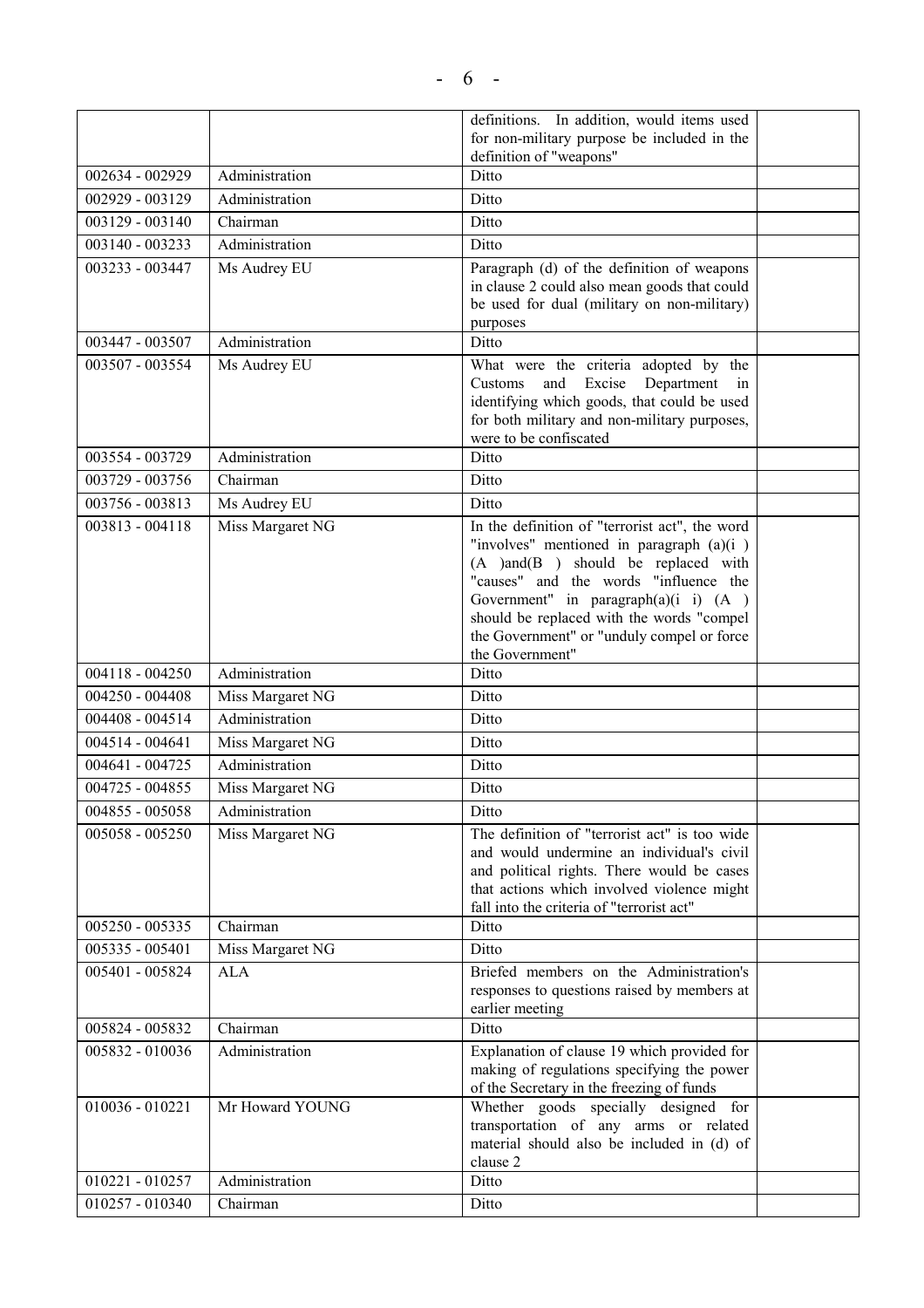| 010340 - 010444              | <b>ALA</b>       | Clause 3 should be read in relation to clause                                             |  |
|------------------------------|------------------|-------------------------------------------------------------------------------------------|--|
| 010444 - 010552              | Administration   | 14(11)<br>Ditto                                                                           |  |
| 010552 - 010604              | Chairman         | Ditto                                                                                     |  |
| $010604 - 010610$            | Administration   | Ditto                                                                                     |  |
| $010610 - 010623$            | <b>ALA</b>       | Ditto                                                                                     |  |
|                              | Administration   |                                                                                           |  |
| $010623 - 010655$            |                  | Ditto                                                                                     |  |
| 010655 - 010706              | Chairman         | Ditto                                                                                     |  |
| 010706 - 010813              | Administration   | Ditto                                                                                     |  |
| 010813 - 010829              | Administration   | Ditto                                                                                     |  |
| 010829 - 010835              | Chairman         | Ditto                                                                                     |  |
| 010835 - 011108              | Mr James TO      | Paragraph $(a)(i)(D)$ of the definition of<br>"terrorist act" in clause 2 should be amend |  |
|                              |                  | to make clear that such provision was                                                     |  |
|                              |                  | targeted at biochemical attacks, such as                                                  |  |
|                              |                  | anthrax attacks, which would create a                                                     |  |
|                              |                  | serious risk to the health or safety of the<br>public or a section of the public          |  |
| 011108 - 011159              | Administration   | Ditto                                                                                     |  |
| 011159 - 011318              | Mr James TO      | Ditto                                                                                     |  |
| 011318 - 011437              | Ms Audrey EU     | Ditto                                                                                     |  |
| 011437 - 011512              | Administration   | Ditto                                                                                     |  |
| 011512 - 011521              | Ms Audrey EU     | How would the Administration enforce                                                      |  |
|                              |                  | sections $6,7,8$ and 9 on a body outside the                                              |  |
|                              |                  | HKSAR but was incorporated or constituted<br>under the law of the HKSAR.                  |  |
|                              |                  |                                                                                           |  |
|                              |                  | Would the Administration consider adding                                                  |  |
|                              |                  | the words "liable to be proceeded against as                                              |  |
|                              |                  | "before" a body incorporated" in clause                                                   |  |
| $011521 - 011624$            | Administration   | $3(b)(ii)$ .<br>Ditto                                                                     |  |
| 011624 - 011644              | Ms Audrey EU     | Ditto                                                                                     |  |
| 011644 - 011653              | Administration   | Ditto                                                                                     |  |
| 011653 - 011733              | Ms Audrey EU     | Ditto                                                                                     |  |
| 011733 - 011757              | Administration   | Ditto                                                                                     |  |
| 011757 - 011918              | Mr LEE Cheuk-yan | Sought clarification of "terrorist associate"                                             |  |
|                              |                  | under clause 2 (a)                                                                        |  |
| 011918 - 011951              | Administration   | Ditto                                                                                     |  |
| 011951 - 012021              | Administration   | Ditto                                                                                     |  |
| $\overline{012021} - 012111$ | Ms Emily LAU     | Ditto                                                                                     |  |
| $012111 - 012155$            | Chairman         | Ditto                                                                                     |  |
| 012155 - 012355              | <b>ALA</b>       | The Administration should clarify and state                                               |  |
|                              |                  | clearly whether the notice under new clause                                               |  |
| 012355 - 012613              | Administration   | $4(6)(b)$ was subsidiary legislation<br>Ditto                                             |  |
| 012613 - 012726              | Ms Emily LAU     | Ditto                                                                                     |  |
| 012726 - 012747              | Administration   | Ditto                                                                                     |  |
|                              |                  |                                                                                           |  |
| 012747 - 012849              | Ms Emily LAU     | Ditto                                                                                     |  |
| 012849 - 012856              | Administration   | The Administration had proposed to add a<br>new definition of "Committee" to clause 2     |  |
| 012856 - 012900              | Chairman         | Ditto                                                                                     |  |
| 012900 - 012933              | Administration   | Ditto                                                                                     |  |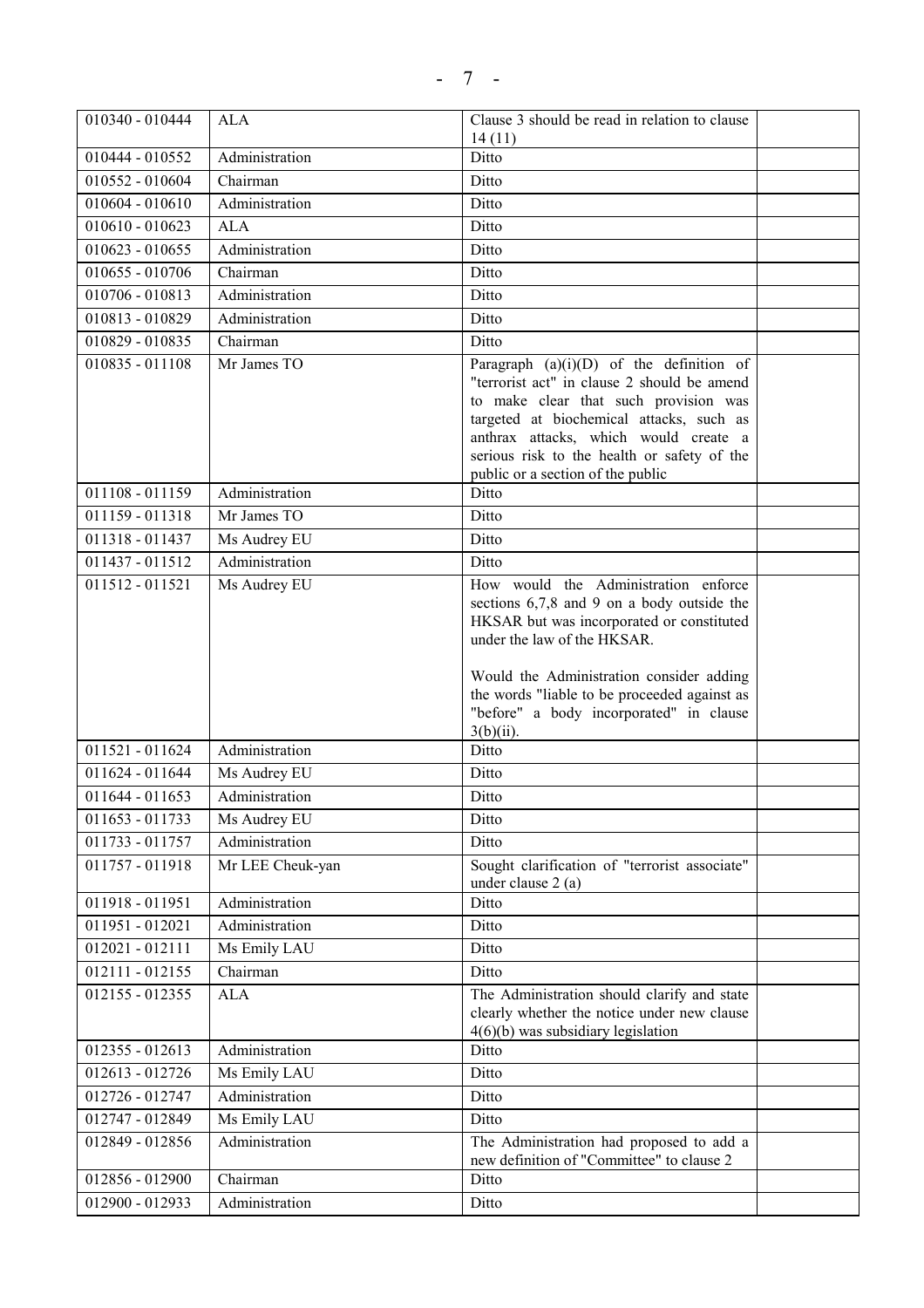| 012933 - 013007   | Ms Emily LAU, Administration | Ditto                                                                                                                                                                                                                                                                                                                                                                                                                                         |  |
|-------------------|------------------------------|-----------------------------------------------------------------------------------------------------------------------------------------------------------------------------------------------------------------------------------------------------------------------------------------------------------------------------------------------------------------------------------------------------------------------------------------------|--|
| 013007 - 013120   | Administration               | The Administration had proposed in the<br>CSAs to replace clause 4 by new clauses 4<br>and 4A. The new clauses differentiate<br>between terrorists, terrorist associates and<br>terrorist property designated by a UN<br>Security Council Committee, and persons<br>whom CE had reasonable grounds to believe<br>were terrorists or terrorist associates and<br>property which CE had reasonable grounds<br>to believe was terrorist property |  |
| 013120 - 013130   | Ms Emily LAU                 | Ditto                                                                                                                                                                                                                                                                                                                                                                                                                                         |  |
| 013130 - 013156   | Administration, Ms Emily LAU | Ditto                                                                                                                                                                                                                                                                                                                                                                                                                                         |  |
| 013156 - 013542   | Administration               | Ditto                                                                                                                                                                                                                                                                                                                                                                                                                                         |  |
| 013542 - 013556   | Mr James TO                  | Whether the words "The Secretary for<br>Justice, may, on behalf of the Chief<br>Executive", in the subclause (5), should be<br>amended to the effect that CE "shall" direct<br>the Secretary for Justice                                                                                                                                                                                                                                      |  |
| 013556 - 013628   | Administration               | Ditto                                                                                                                                                                                                                                                                                                                                                                                                                                         |  |
| 013628 - 013757   | Ms Emily LAU                 | Ditto                                                                                                                                                                                                                                                                                                                                                                                                                                         |  |
| 013757 - 013913   | Administration               | Ditto                                                                                                                                                                                                                                                                                                                                                                                                                                         |  |
| 013913 - 013929   | Ms Emily LAU                 | The Administration should clarify under the<br>proposed new clause 4A, whether the<br>application for an order to specify a person<br>or property as terrorist, terrorist associate or<br>terrorist property would be made ex parte.<br>If so, the Administration should consider<br>whether the specification should have an<br>expiry period shorter than two years                                                                         |  |
| 013929 - 014059   | Administration               | Ditto                                                                                                                                                                                                                                                                                                                                                                                                                                         |  |
| 014059 - 014139   | Ms Emily LAU                 | Ditto                                                                                                                                                                                                                                                                                                                                                                                                                                         |  |
| $014139 - 014210$ | Administration               | Ditto                                                                                                                                                                                                                                                                                                                                                                                                                                         |  |
| 014210 - 014213   | Ms Emily LAU                 | Ditto                                                                                                                                                                                                                                                                                                                                                                                                                                         |  |
| 014213 - 014238   | Administration               | Ditto                                                                                                                                                                                                                                                                                                                                                                                                                                         |  |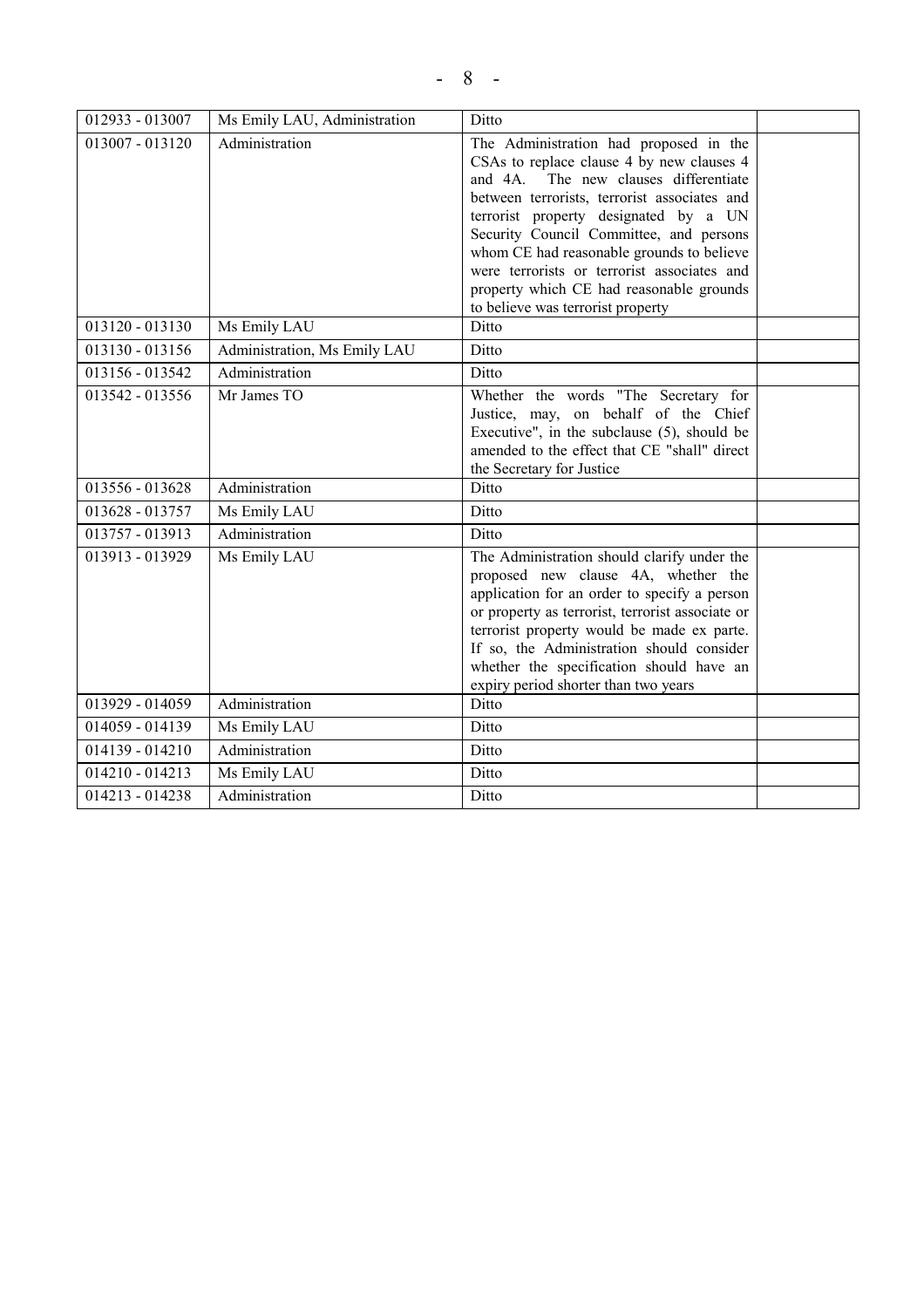| 014238 - 014247   | Ms Emily LAU     | Ditto                                                                                  |  |
|-------------------|------------------|----------------------------------------------------------------------------------------|--|
| 014247 - 014355   | <b>ALA</b>       | members'<br>attention<br>clause<br>Drew<br>to                                          |  |
|                   |                  | $17(1)(b)(ii)$ which specified the condition                                           |  |
|                   |                  | where an ex parte application was applicable                                           |  |
| $014355 - 014441$ | Administration   | Ditto                                                                                  |  |
| 014441 - 014516   | Ms Emily LAU     | Ditto                                                                                  |  |
| 014516 - 014540   | Chairman         | Ditto                                                                                  |  |
| 014540 - 015142   | Miss Margaret NG | What would be the impact on the                                                        |  |
|                   |                  | specification by the Chief Executive of<br>person or property as terrorist, terrorist  |  |
|                   |                  | associate or terrorist property if the                                                 |  |
|                   |                  | "Committee" mentioned in the clause cease                                              |  |
|                   |                  | to exist.                                                                              |  |
|                   |                  | The Administration should consider that                                                |  |
|                   |                  | specification of terrorist, terrorist associate                                        |  |
|                   |                  | and terrorist property by CE should                                                    |  |
|                   |                  | automatically expire once a UN Security                                                |  |
|                   |                  | Council Committee had ceased to designate                                              |  |
|                   |                  | the person or property concerned as<br>terrorist, terrorist associate and terrorist    |  |
|                   |                  | property. The notice published by CE in                                                |  |
|                   |                  | the Gazette in this regard should therefore                                            |  |
|                   |                  | be a formality rather than to revoke the                                               |  |
|                   |                  | specification.                                                                         |  |
|                   |                  | The Administration should make provision                                               |  |
|                   |                  | in subclause (9) that there should be a                                                |  |
|                   |                  | material change in circumstances before the                                            |  |
|                   |                  | Court of First Instance may re-specify a<br>person or property as terrorist, terrorist |  |
|                   |                  | associate or terrorist property.                                                       |  |
| 015142 - 015218   | Mr James TO      | Whether a person who ceased to be                                                      |  |
|                   |                  | designated by the Committee as terrorist or                                            |  |
|                   |                  | terrorist associate could be specified under<br>the proposed new clause 4A             |  |
| 015218 - 015451   | Ms Audrey EU     | Whether the notices published in the Gazette                                           |  |
|                   |                  | under the proposed new clause 4A were                                                  |  |
|                   |                  | subsidiary legislation.                                                                |  |
|                   |                  | The Administration should also specify that                                            |  |
|                   |                  | there should be a material change in                                                   |  |
|                   |                  | circumstances before CE could re-specify a                                             |  |
|                   |                  | person or property was terrorist, terrorist                                            |  |
|                   |                  | associate or terrorist property under<br>subclause (7).                                |  |
| 015451 - 015459   | Mr Jasper TSANG  | Ditto                                                                                  |  |
| 015459 - 015531   | Dr YEUNG Sum     | Ditto                                                                                  |  |
| 015531 - 015552   | Administration   | Ditto                                                                                  |  |
| 015552 - 015620   | Chairman         | Arrangement for future meetings                                                        |  |
| 015620 - 015649   | Administration   | Ditto                                                                                  |  |
| 015649 - 015730   | Chairman         | Ditto                                                                                  |  |
| 015730 - 015738   | Dr YEUNG Sum     | Ditto                                                                                  |  |
| 015738 - 015748   | Chairman         | Ditto                                                                                  |  |
| 015748 - 015758   | Administration   | Ditto                                                                                  |  |
|                   |                  |                                                                                        |  |